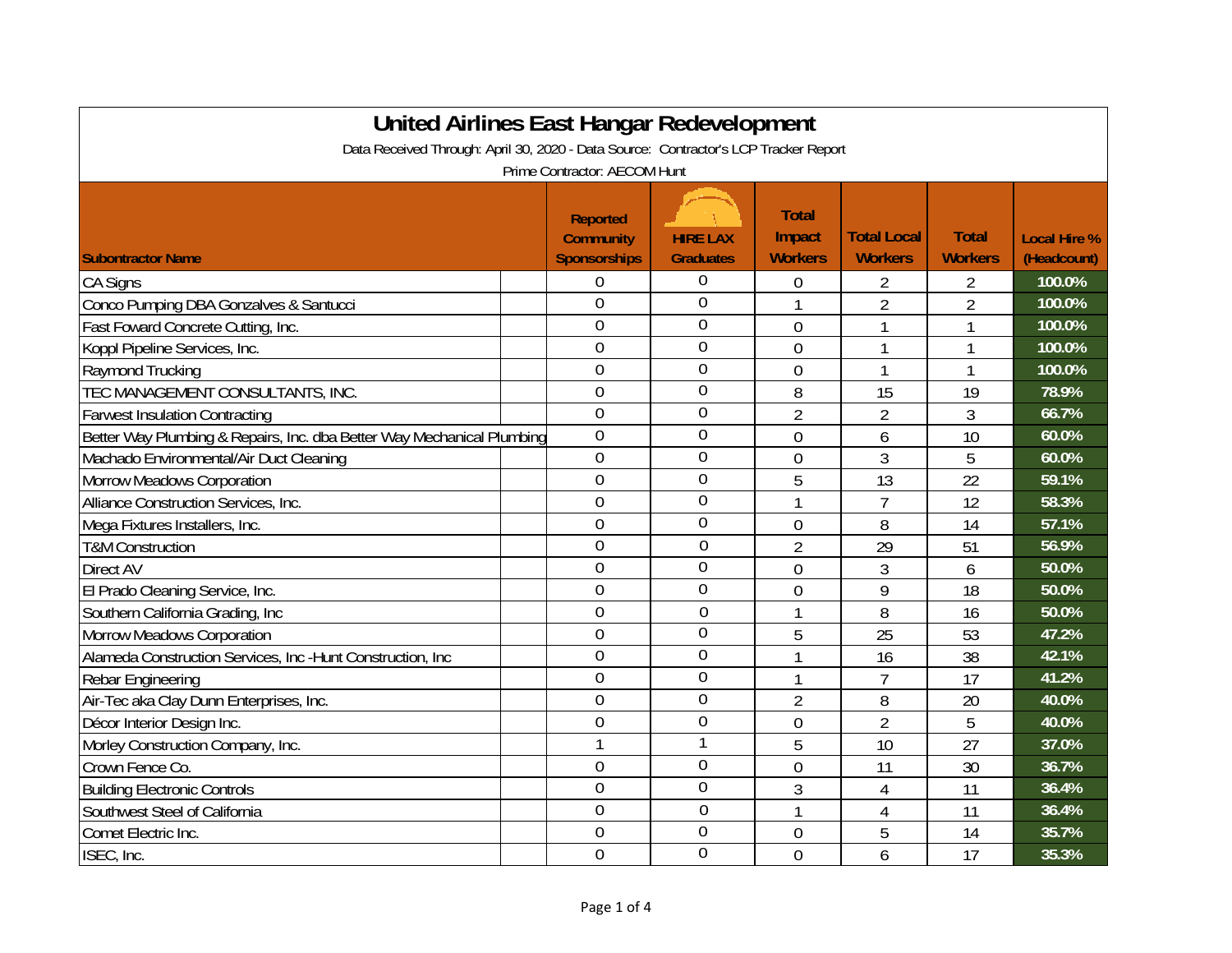| <b>United Airlines East Hangar Redevelopment</b>                                     |            |                     |                  |                |                    |                |                     |  |
|--------------------------------------------------------------------------------------|------------|---------------------|------------------|----------------|--------------------|----------------|---------------------|--|
| Data Received Through: April 30, 2020 - Data Source: Contractor's LCP Tracker Report |            |                     |                  |                |                    |                |                     |  |
| Prime Contractor: AECOM Hunt                                                         |            |                     |                  |                |                    |                |                     |  |
|                                                                                      |            |                     |                  |                |                    |                |                     |  |
|                                                                                      |            | <b>Reported</b>     |                  | <b>Total</b>   |                    |                |                     |  |
|                                                                                      |            | <b>Community</b>    | <b>HIRE LAX</b>  | Impact         | <b>Total Local</b> | <b>Total</b>   | <b>Local Hire %</b> |  |
| <b>Subontractor Name</b>                                                             |            | <b>Sponsorships</b> | <b>Graduates</b> | <b>Workers</b> | <b>Workers</b>     | <b>Workers</b> | (Headcount)         |  |
| Steve Bubalo Constrution Co.                                                         |            | $\overline{0}$      | $\mathbf 0$      | 5              | 9                  | 26             | 34.6%               |  |
| Gec2, Inc                                                                            | <b>NEW</b> | $\overline{0}$      | $\theta$         | $\mathbf{1}$   | 1                  | 3              | 33.3%               |  |
| GGG Demolition, Inc. aka Miller Environmental                                        |            | $\overline{0}$      | $\overline{0}$   | $\overline{2}$ | 13                 | 41             | 31.7%               |  |
| Environmental Construction Group, Inc.                                               |            | $\overline{0}$      | $\overline{0}$   | $\overline{4}$ | 9                  | 30             | 30.0%               |  |
| The Culver Group, Inc.                                                               |            | $\overline{0}$      | $\overline{0}$   | 3              | 3                  | 10             | 30.0%               |  |
| <b>Badger Daylighting Corp</b>                                                       |            | $\overline{0}$      | $\overline{0}$   | $\overline{0}$ | $\overline{2}$     | $\overline{1}$ | 28.6%               |  |
| Industrial High Voltage                                                              |            | $\overline{0}$      | $\overline{0}$   | $\overline{0}$ | $\overline{2}$     | $\overline{1}$ | 28.6%               |  |
| Power One LLC                                                                        |            | $\overline{0}$      | $\overline{0}$   | $\mathbf{1}$   | 8                  | 29             | 27.6%               |  |
| C.A. Buchen Corp                                                                     |            | $\overline{0}$      | $\overline{0}$   | $\overline{0}$ | 4                  | 15             | 26.7%               |  |
| CSI Electrical Contractors, Inc.                                                     |            | $\overline{0}$      | $\Omega$         | $\overline{2}$ | $\overline{1}$     | 27             | 25.9%               |  |
| Hixson Backhoe                                                                       |            | $\overline{0}$      | $\theta$         | $\overline{0}$ | 1                  | $\overline{4}$ | 25.0%               |  |
| Lawrence W. Rosine Co.                                                               |            | $\overline{0}$      | $\theta$         | $\mathbf 0$    | $\overline{2}$     | 8              | 25.0%               |  |
| <b>MSL Electric</b>                                                                  |            | $\overline{0}$      | $\theta$         | $\mathbf{1}$   | 3                  | 12             | 25.0%               |  |
| Nold's Equipment                                                                     |            | $\overline{0}$      | $\overline{0}$   | $\mathbf{1}$   | 1                  | $\overline{4}$ | 25.0%               |  |
| R.J. Lalonde, Inc.                                                                   |            | $\mathbf 0$         | $\mathbf 0$      | $\mathbf{1}$   | 1                  | $\overline{4}$ | 25.0%               |  |
| <b>ACCO Engineered Systems</b>                                                       |            | $\overline{0}$      | $\overline{0}$   | $\overline{0}$ | 6                  | 27             | 22.2%               |  |
| 3531 Trucking Inc.                                                                   |            | $\overline{0}$      | $\overline{0}$   | $\overline{0}$ | $\overline{2}$     | 10             | 20.0%               |  |
| Hector Marroquin dba Hectors Roofing                                                 |            | $\overline{0}$      | $\Omega$         | $\overline{0}$ | 2                  | 10             | 20.0%               |  |
| <b>Griffith Company</b>                                                              |            | $\overline{0}$      | $\Omega$         | 12             | 23                 | 124            | 18.5%               |  |
| ABC Resources, Inc.                                                                  |            | $\overline{0}$      | $\theta$         | $\overline{0}$ | 2                  | 11             | 18.2%               |  |
| <b>JLS Concrete Pumping</b>                                                          | <b>NEW</b> | $\overline{0}$      | $\overline{0}$   | $\overline{0}$ | 1                  | 6              | 16.7%               |  |
| Star Hardware                                                                        |            | $\overline{0}$      | $\mathbf 0$      | $\mathbf 0$    | 1                  | 6              | 16.7%               |  |
| Diversified Production Services, Inc.                                                |            | $\overline{0}$      | $\overline{0}$   | $\mathbf{1}$   | $\overline{7}$     | 45             | 15.6%               |  |
| Penhall Company                                                                      |            | $\overline{0}$      | $\overline{0}$   | $\mathbf{1}$   | $\mathbf{1}$       | $\overline{7}$ | 14.3%               |  |
| Matrix Environmental, Inc.                                                           |            | $\overline{0}$      | $\overline{0}$   | $\overline{0}$ | $\overline{2}$     | 15             | 13.3%               |  |
| Condon-Johnson & Associates Inc.                                                     |            | $\overline{0}$      | $\overline{0}$   | $\overline{0}$ | 5                  | 38             | 13.2%               |  |
| Cablemasters                                                                         | <b>NEW</b> | $\overline{0}$      | $\overline{0}$   | 0              | 1                  | 8              | 12.5%               |  |
| J Colavin & Son, Inc.                                                                |            | $\overline{0}$      | $\overline{0}$   | $\overline{0}$ | 1                  | 8              | 12.5%               |  |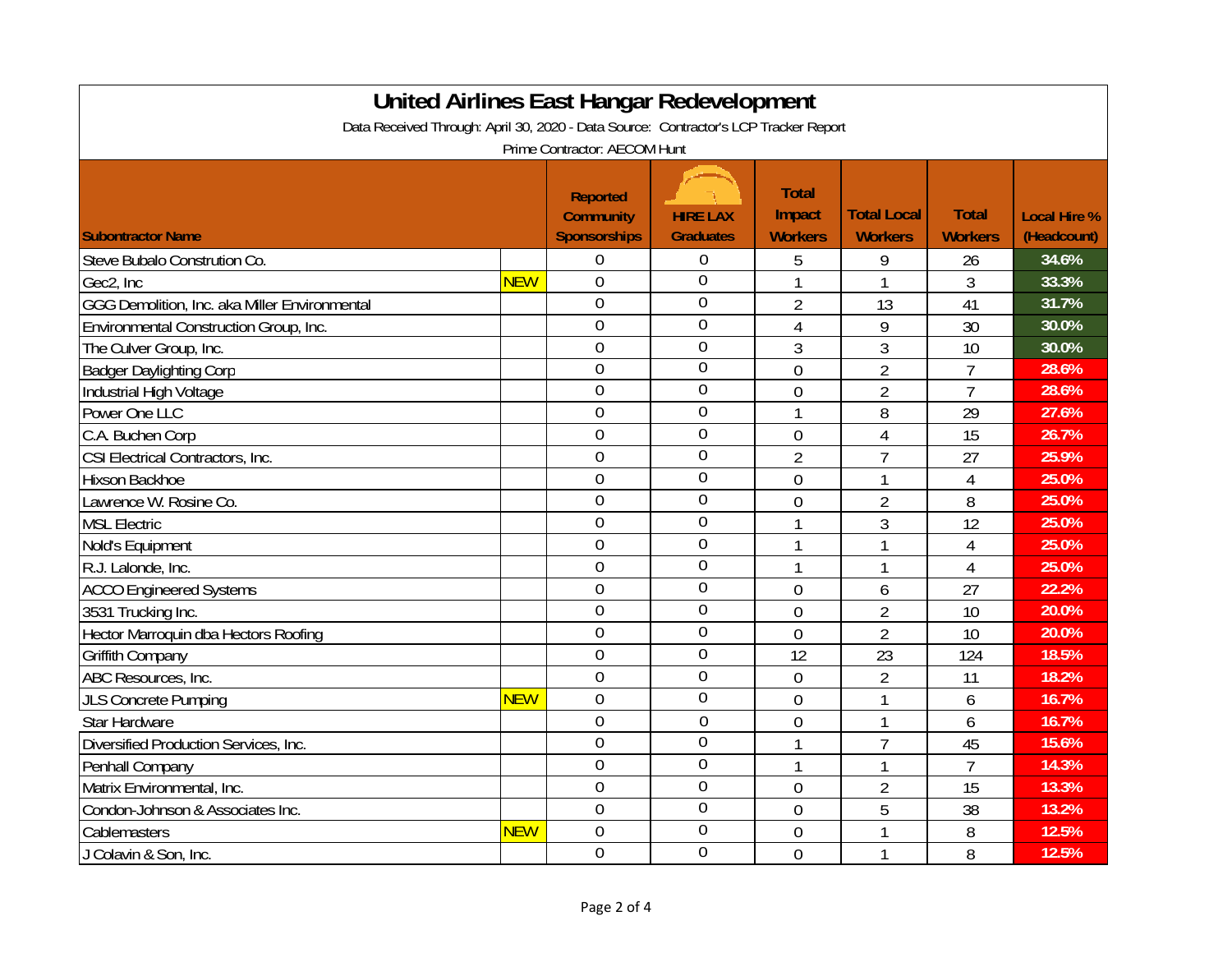| <b>United Airlines East Hangar Redevelopment</b>                                     |            |                     |                  |                |                    |                |                     |  |
|--------------------------------------------------------------------------------------|------------|---------------------|------------------|----------------|--------------------|----------------|---------------------|--|
| Data Received Through: April 30, 2020 - Data Source: Contractor's LCP Tracker Report |            |                     |                  |                |                    |                |                     |  |
| Prime Contractor: AECOM Hunt                                                         |            |                     |                  |                |                    |                |                     |  |
|                                                                                      |            |                     |                  |                |                    |                |                     |  |
|                                                                                      |            | <b>Reported</b>     |                  | <b>Total</b>   |                    |                |                     |  |
|                                                                                      |            | <b>Community</b>    | <b>HIRE LAX</b>  | Impact         | <b>Total Local</b> | <b>Total</b>   | <b>Local Hire %</b> |  |
| <b>Subontractor Name</b>                                                             |            | <b>Sponsorships</b> | <b>Graduates</b> | <b>Workers</b> | <b>Workers</b>     | <b>Workers</b> | (Headcount)         |  |
| Service West, Inc.                                                                   |            | $\overline{0}$      | $\overline{0}$   | 0              | 5                  | 52             | 9.6%                |  |
| J & M Concrete Contractors, Inc aka Jezowski & Markel Contractors, Inc               |            | $\overline{0}$      | $\theta$         | $\overline{0}$ | $\overline{2}$     | 22             | 9.1%                |  |
| Pavement Recycling Systems, Inc                                                      |            | $\overline{0}$      | $\theta$         | $\overline{0}$ | 1                  | 11             | 9.1%                |  |
| Savala Equipment Company                                                             |            | $\overline{0}$      | $\theta$         | $\mathbf 0$    | 1                  | 14             | 7.1%                |  |
| C Below Inc                                                                          |            | $\overline{0}$      | $\mathbf 0$      | $\mathbf{1}$   | 1                  | 25             | 4.0%                |  |
| A-Gas US aka Rapid Recovery                                                          |            | $\overline{0}$      | $\mathbf 0$      | $\overline{0}$ | $\mathbf 0$        | $\overline{2}$ | 0.0%                |  |
| Air Balance Co., Inc.                                                                |            | $\overline{0}$      | $\overline{0}$   | $\overline{0}$ | $\overline{0}$     | 1              | 0.0%                |  |
| Alameda Construction Services, Inc/Condon-Johnson, Inc                               |            | $\overline{0}$      | $\overline{0}$   | $\overline{0}$ | $\overline{0}$     | 1              | 0.0%                |  |
| Antigo Construction Inc                                                              |            | $\overline{0}$      | $\overline{0}$   | $\overline{0}$ | $\overline{0}$     | $\mathbf{1}$   | 0.0%                |  |
| BCH Crane LLC aka Bob Hill Hydraulic Crane Rental                                    |            | $\overline{0}$      | $\overline{0}$   | $\overline{0}$ | $\overline{0}$     | 3              | 0.0%                |  |
| Bill Petty's Backhoe Services Inc                                                    |            | $\overline{0}$      | $\Omega$         | $\overline{0}$ | $\overline{0}$     | $\mathbf{1}$   | 0.0%                |  |
| Cal Empire Engineering Inc                                                           |            | $\overline{0}$      | $\theta$         | $\mathbf 0$    | $\mathbf 0$        | 9              | 0.0%                |  |
| California PumpCrete Inc aka California Pump Crete Inc.                              |            | $\overline{0}$      | $\overline{0}$   | $\overline{0}$ | $\mathbf 0$        | 5              | 0.0%                |  |
| Chief Engineering Co.                                                                |            | $\mathbf 0$         | $\overline{0}$   | $\overline{0}$ | $\mathbf 0$        | 10             | 0.0%                |  |
| <b>Concrete Coring</b>                                                               |            | $\overline{0}$      | $\overline{0}$   | $\overline{0}$ | $\mathbf 0$        | 5              | 0.0%                |  |
| <b>Connor Concrete Cutting and Coring</b>                                            |            | $\overline{0}$      | $\mathbf 0$      | 0              | $\mathbf 0$        | $\overline{1}$ | 0.0%                |  |
| <b>Dinamic Modular Construction</b>                                                  |            | $\overline{0}$      | $\overline{0}$   | 0              | $\mathbf 0$        | $\overline{2}$ | 0.0%                |  |
| Dunkel Bros Macninery Moving Inc                                                     |            | $\overline{0}$      | $\overline{0}$   | $\overline{0}$ | $\overline{0}$     | 3              | 0.0%                |  |
| <b>ECCO Equipment</b>                                                                |            | $\overline{0}$      | $\overline{0}$   | $\overline{0}$ | $\overline{0}$     | 1              | 0.0%                |  |
| <b>G&amp;G Door Products</b>                                                         |            | $\overline{0}$      | $\overline{0}$   | $\overline{0}$ | $\overline{0}$     | $\overline{2}$ | 0.0%                |  |
| Ground Penetrating Radar Systems, LLC                                                |            | $\overline{0}$      | $\theta$         | $\overline{0}$ | $\overline{0}$     | $\overline{2}$ | 0.0%                |  |
| Guida Surveying, Inc.                                                                |            | $\overline{0}$      | $\overline{0}$   | $\mathbf 0$    | $\mathbf 0$        | 14             | 0.0%                |  |
| Hill Crane Service, Inc.                                                             |            | $\overline{0}$      | $\overline{0}$   | $\overline{0}$ | $\mathbf{0}$       | $\mathbf{1}$   | 0.0%                |  |
| McKeon Door West                                                                     |            | $\overline{0}$      | $\overline{0}$   | $\mathbf 0$    | $\mathbf 0$        | $\overline{4}$ | 0.0%                |  |
| Newman Backhoe Service, Inc.                                                         |            | $\overline{0}$      | $\overline{0}$   | $\overline{0}$ | $\mathbf 0$        | 5              | 0.0%                |  |
| Newman Equipment                                                                     | <b>NEW</b> | $\overline{0}$      | $\overline{0}$   | $\overline{0}$ | $\overline{0}$     | $\mathbf{1}$   | 0.0%                |  |
| <b>NMN Construction</b>                                                              | <b>NEW</b> | $\overline{0}$      | $\mathbf 0$      | 0              | $\mathbf 0$        | $\overline{2}$ | 0.0%                |  |
| Nor-Cal Pipeline Services                                                            |            | $\overline{0}$      | $\overline{0}$   | $\overline{0}$ | $\overline{0}$     | $\overline{2}$ | 0.0%                |  |